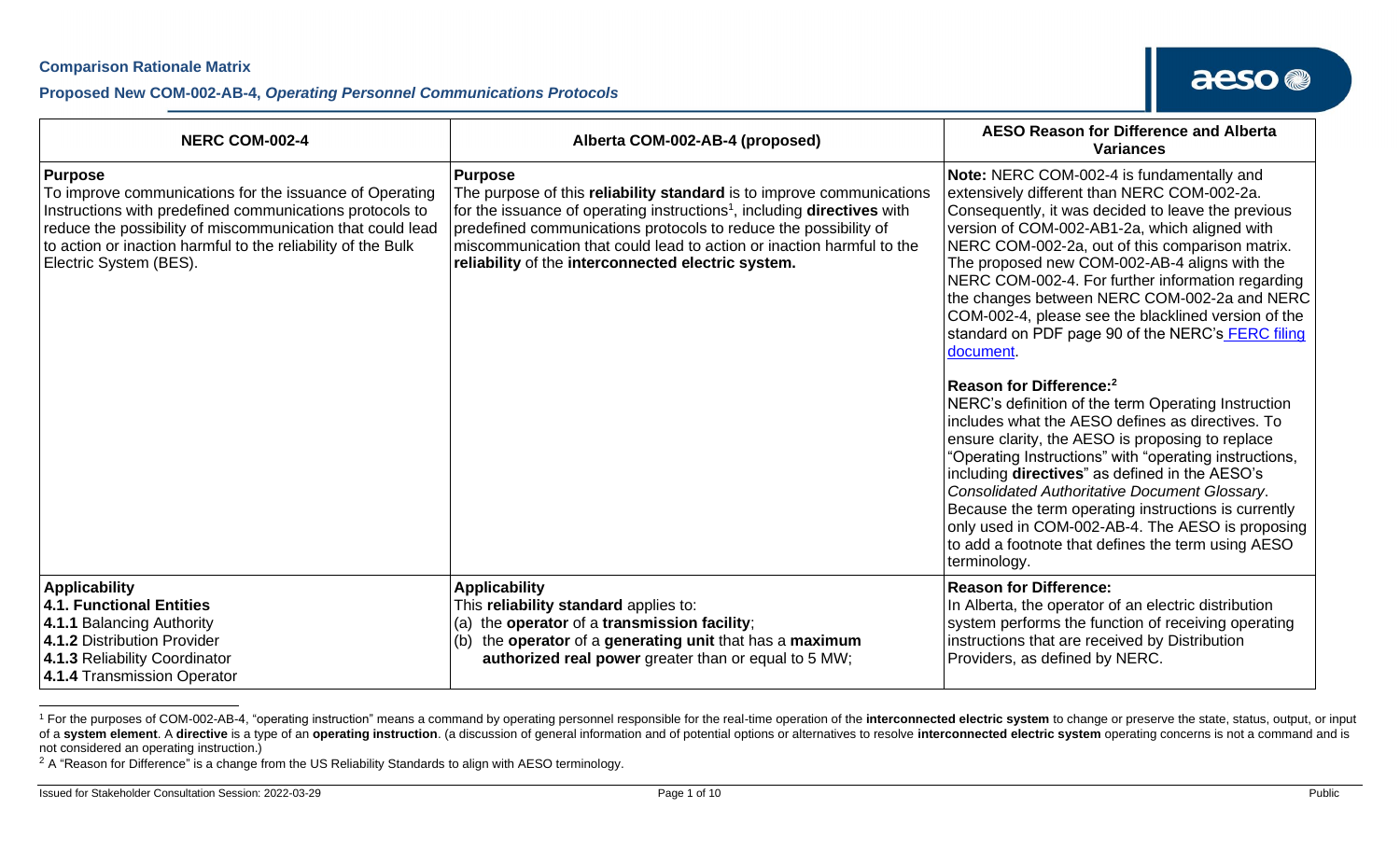#### **Proposed New COM-002-AB-4,** *Operating Personnel Communications Protocols*

| <b>NERC COM-002-4</b>                                                                                                                                                                                                                                                                                                                                                                                                                                                                                                                                                                                | Alberta COM-002-AB-4 (proposed)                                                                                                                                                                                                                                                                                                       | <b>AESO Reason for Difference and Alberta</b><br><b>Variances</b>                                                                                                                                                                                                                                                                                                                                                                                                                                                                                                                                                                                                                                                                                                                                                                                                                                                                                                                                 |
|------------------------------------------------------------------------------------------------------------------------------------------------------------------------------------------------------------------------------------------------------------------------------------------------------------------------------------------------------------------------------------------------------------------------------------------------------------------------------------------------------------------------------------------------------------------------------------------------------|---------------------------------------------------------------------------------------------------------------------------------------------------------------------------------------------------------------------------------------------------------------------------------------------------------------------------------------|---------------------------------------------------------------------------------------------------------------------------------------------------------------------------------------------------------------------------------------------------------------------------------------------------------------------------------------------------------------------------------------------------------------------------------------------------------------------------------------------------------------------------------------------------------------------------------------------------------------------------------------------------------------------------------------------------------------------------------------------------------------------------------------------------------------------------------------------------------------------------------------------------------------------------------------------------------------------------------------------------|
| 4.1.5 Generator Operator                                                                                                                                                                                                                                                                                                                                                                                                                                                                                                                                                                             | (c) the operator of an aggregated generating facility has a<br>maximum authorized real power greater than or equal to 5 MW;<br>(d) the operator of an electric distribution system that is directly<br>connected to the transmission system or to transmission<br>facilities within the City of Medicine Hat; and<br>$(e)$ the $ISO.$ | Alberta Variance <sup>3</sup> : the AESO applied this standard<br>to the operators of transmission facilities, to<br>generating units and aggregated generating facilities<br>with a maximum authorized real power greater than<br>or equal to 5 MW, and to operators of electric<br>distribution systems, that are directly connected to<br>the transmission system or to transmission facilities<br>within the City of Medicine Hat, rather than just to<br>those that are part of the bulk electric system to help<br>ensure the overall reliable operation of the<br>interconnected electric system and not just the bulk<br>electric system in Alberta.<br><b>Reason for Difference:</b><br>In Alberta, the ISO performs the duties of the<br>Balancing Authority and the Reliability Coordinator,<br>and some duties of the Transmission Operator, as<br>defined by NERC; therefore, the ISO replaces<br><b>Balancing Authority and Reliability Coordinator</b><br>throughout the standard. |
| Effective Date: July 1, 2016<br>The standard shall become effective on the first day of the<br>first calendar quarter that is twelve (12) months after the<br>date that the standard is approved by an applicable<br>governmental authority or as otherwise provided for in a<br>jurisdiction where approval by an applicable governmental<br>authority is required for a standard to go into effect. Where<br>approval by an applicable governmental authority is not<br>required, the standard shall become effective on the first<br>day of the first calendar quarter that is twelve (12) months | <b>Effective Date</b><br>The first day of the calendar quarter that follows three full calendar<br>quarters after approval by the Commission.                                                                                                                                                                                         | Alberta Variance: To align with effective date of<br>reliability standard COM-001-AB-3, Communications,<br>and Section 502.4 of the ISO rules, Automated<br>Dispatch and Messaging System.                                                                                                                                                                                                                                                                                                                                                                                                                                                                                                                                                                                                                                                                                                                                                                                                        |

<sup>3</sup> An Alberta variance is a change from the US Reliability Standard that the AESO has determined is material.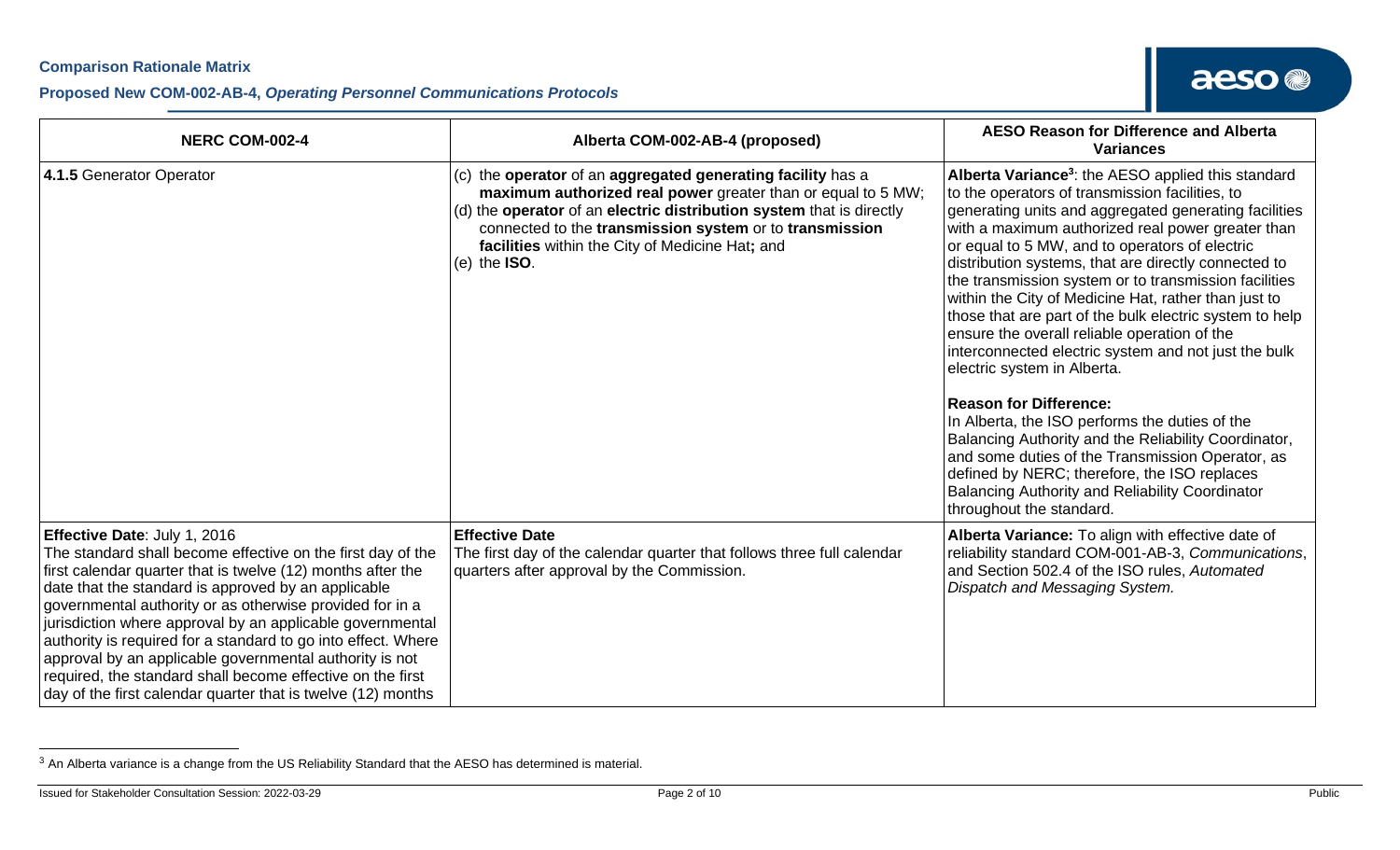| <b>NERC COM-002-4</b>                                                                                                                                                                                                                                        | Alberta COM-002-AB-4 (proposed)                                                                                                                                                                                                                    | <b>AESO Reason for Difference and Alberta</b><br><b>Variances</b>                                                                                                                                                            |
|--------------------------------------------------------------------------------------------------------------------------------------------------------------------------------------------------------------------------------------------------------------|----------------------------------------------------------------------------------------------------------------------------------------------------------------------------------------------------------------------------------------------------|------------------------------------------------------------------------------------------------------------------------------------------------------------------------------------------------------------------------------|
| after the date the standard is adopted by the NERC Board<br>of Trustees or as otherwise provided for in that jurisdiction.                                                                                                                                   |                                                                                                                                                                                                                                                    |                                                                                                                                                                                                                              |
| R1. Each Balancing Authority, Reliability Coordinator, and<br>Transmission Operator shall develop documented<br>communications protocols for its operating personnel that<br>issue and receive Operating Instructions. The protocols<br>shall, at a minimum: | R1 The ISO and each operator of a transmission facility must<br>develop documented communication protocols for its operating<br>personnel that issue or receive operating instructions, including<br>directives. The protocols must, at a minimum: | Alberta Variance: The phrase "issue and receive"<br>has been modified to "issue or receive" to clarify that<br>the requirement applies when both the operating<br>instructions are issued or when they are received.         |
| 1.1. Require its operating personnel that issue and receive<br>an oral or written Operating Instruction to use the English<br>language, unless agreed to otherwise. An alternate<br>language may be used for internal operations.                            | R1.1 require its operating personnel that issues or receives an oral<br>or written operating instruction to use the English language;                                                                                                              | Alberta Variance: No exception will be given for the<br>issuing or receiving of oral or written instruction or<br>directive in English as English is the only language<br>used for operator-to-operator communication in the |
| 1.2. Require its operating personnel that issue an oral two-<br>party, person-to-person Operating Instruction to take one of<br>the following actions:                                                                                                       | R1.2 require its operating personnel that issues an oral two-party,<br>person-to-person operating instruction to take one of the<br>following actions:                                                                                             | Alberta electric industry. Recordings of these<br>communications need to be understood by all<br>relevant entities in Alberta.                                                                                               |
| • Confirm the receiver's response if the repeated<br>information is correct.                                                                                                                                                                                 | (a) confirm the receiver's response if the repeated information<br>is correct;                                                                                                                                                                     |                                                                                                                                                                                                                              |
| • Reissue the Operating Instruction if the repeated<br>information is incorrect or if requested by the receiver.                                                                                                                                             | (b) reissue the operating instruction if the repeated information<br>is incorrect or if requested by the receiver; or                                                                                                                              |                                                                                                                                                                                                                              |
| • Take an alternative action if a response is not received or<br>if the Operating Instruction was not understood by the<br>receiver.                                                                                                                         | (c) take an alternative action if a response is not received or if<br>the operating instruction was not understood by the<br>receiver.                                                                                                             |                                                                                                                                                                                                                              |
| 1.3. Require its operating personnel that receive an oral<br>two-party, person-to-person Operating Instruction to take<br>one of the following actions:                                                                                                      | R1.3 require its operating personnel that receives an oral two-party,<br>person-to-person operating instruction to take one of the<br>following actions:                                                                                           |                                                                                                                                                                                                                              |
| • Repeat, not necessarily verbatim, the Operating<br>Instruction and receive confirmation from the issuer that the<br>response was correct.                                                                                                                  | (a) repeat, not necessarily verbatim, the operating instruction<br>and receive confirmation from the issuer that the response<br>was correct; or                                                                                                   |                                                                                                                                                                                                                              |
| • Request that the issuer reissue the Operating Instruction.                                                                                                                                                                                                 | (b) request that the issuer reissue the operating instruction;                                                                                                                                                                                     |                                                                                                                                                                                                                              |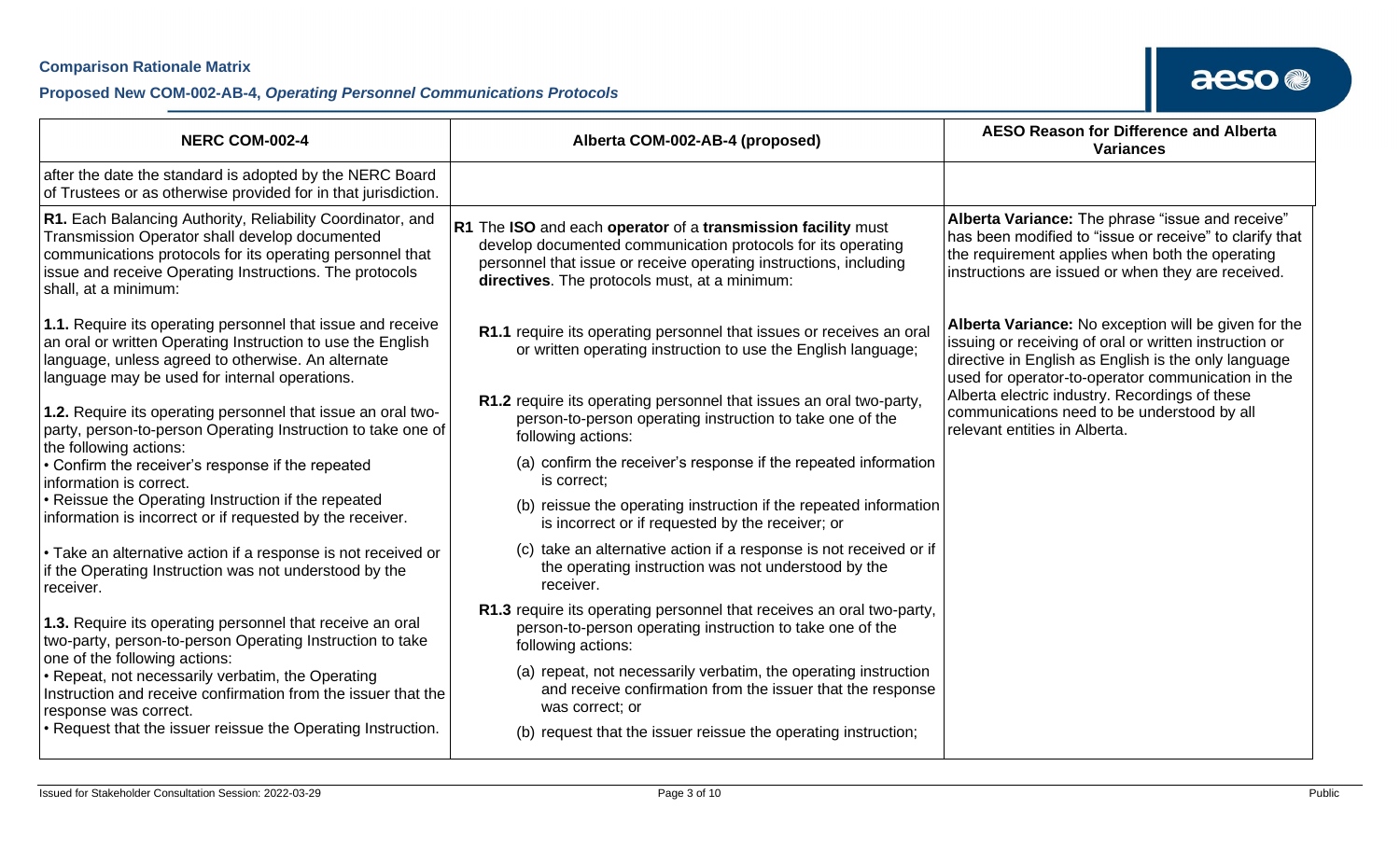### **Proposed New COM-002-AB-4,** *Operating Personnel Communications Protocols*

| <b>NERC COM-002-4</b>                                                                                                                                                                                                                                                                                                                                                                                                                                                 | Alberta COM-002-AB-4 (proposed)                                                                                                                                                                                                                                                                                                                                                                        | <b>AESO Reason for Difference and Alberta</b><br><b>Variances</b>                                                                                                                                                                                                                                                                                                    |
|-----------------------------------------------------------------------------------------------------------------------------------------------------------------------------------------------------------------------------------------------------------------------------------------------------------------------------------------------------------------------------------------------------------------------------------------------------------------------|--------------------------------------------------------------------------------------------------------------------------------------------------------------------------------------------------------------------------------------------------------------------------------------------------------------------------------------------------------------------------------------------------------|----------------------------------------------------------------------------------------------------------------------------------------------------------------------------------------------------------------------------------------------------------------------------------------------------------------------------------------------------------------------|
| 1.4. Require its operating personnel that issue a written or<br>oral single-party to multiple-party burst Operating<br>Instruction to confirm or verify that the Operating Instruction<br>was received by at least one receiver of the Operating<br>Instruction.                                                                                                                                                                                                      | R1.4 require its operating personnel that issues a written or oral<br>single-party to multiple-party burst operating instruction to<br>confirm or verify that the operating instruction was received by<br>at least one receiver of the operating instruction;                                                                                                                                         |                                                                                                                                                                                                                                                                                                                                                                      |
| 1.5. Specify the instances that require time identification<br>when issuing an oral or written Operating Instruction and<br>the format for that time identification.                                                                                                                                                                                                                                                                                                  | R1.5 specify the instances that require time identification when<br>issuing an oral or written operating instruction and the format<br>for that time identification; and                                                                                                                                                                                                                               |                                                                                                                                                                                                                                                                                                                                                                      |
| 1.6. Specify the nomenclature for Transmission interface<br>Elements and Transmission interface Facilities when<br>issuing an oral or written Operating Instruction.                                                                                                                                                                                                                                                                                                  | R1.6 specify the nomenclature for system elements when issuing<br>an oral or written operating instruction.                                                                                                                                                                                                                                                                                            | Alberta Variance: For operating instructions, the<br>nomenclature must be specified for all system<br>elements when issuing an operating instruction,<br>including directives, not just when referring to<br>interface elements and facilities between two<br>operating entities.                                                                                    |
| M1. Each Balancing Authority, Reliability Coordinator, and<br>Transmission Operator shall provide its documented<br>communications protocols developed for Requirement R1.                                                                                                                                                                                                                                                                                            | MR1 Evidence of having developed documented communication<br>protocols for operating personnel that issue or receive operating<br>instructions, including directives as required in requirement R1<br>exists. Evidence may include documented communication<br>protocols or other equivalent evidence.                                                                                                 |                                                                                                                                                                                                                                                                                                                                                                      |
| R2. Each Balancing Authority, Reliability Coordinator, and<br>Transmission Operator shall conduct initial training for each<br>of its operating personnel responsible for the Real-time<br>operation of the interconnected Bulk Electric System on the<br>documented communications protocols developed in<br>Requirement R1 prior to that individual operator issuing an<br>Operating Instruction. [Violation Risk Factor: Low][Time<br>Horizon: Long-term Planning] | R2 The ISO and each operator of a transmission facility must<br>conduct initial training for each of its operating personnel<br>responsible for the real-time operation of the interconnected<br>electric system on the documented communications protocols<br>developed in accordance with requirement R1 prior to that individua<br>operator issuing an operating instruction, including directives. | Alberta Variance: The requirement is expanded to<br>ensure the reliability of the real-time operation of the<br>interconnected electric system, not just the bulk<br>electric system, which aligns with the AESO's<br>mandate to ensure the overall reliable operation of<br>the interconnected electric system and not just the<br>bulk electric system in Alberta. |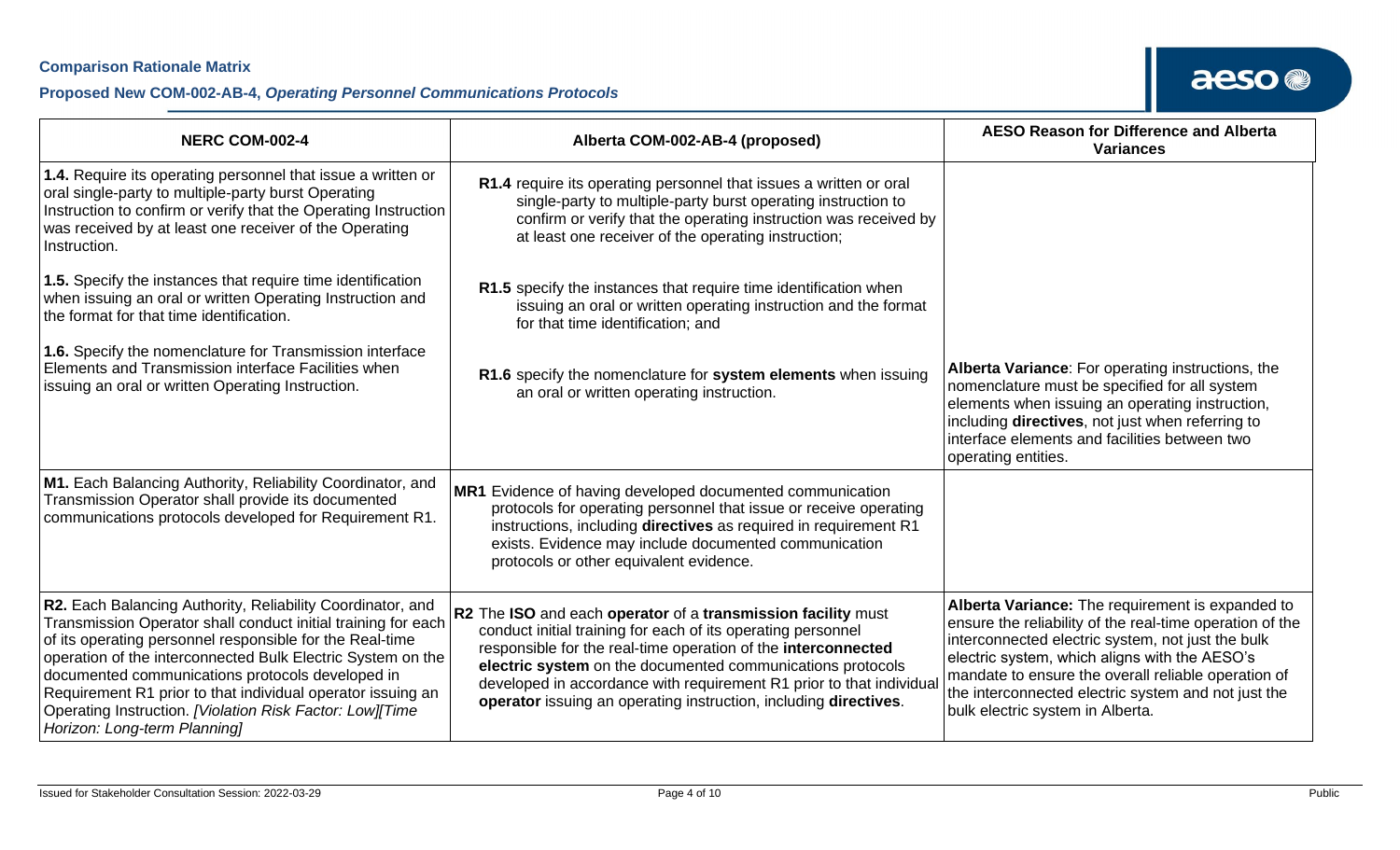| <b>NERC COM-002-4</b>                                                                                                                                                                                                                                                                                                                                                                                                                                                                                                                                                                                               | Alberta COM-002-AB-4 (proposed)                                                                                                                                                                                                                                                                                                                                                                                                                                                                                                                                                                                                                                       | <b>AESO Reason for Difference and Alberta</b><br><b>Variances</b> |
|---------------------------------------------------------------------------------------------------------------------------------------------------------------------------------------------------------------------------------------------------------------------------------------------------------------------------------------------------------------------------------------------------------------------------------------------------------------------------------------------------------------------------------------------------------------------------------------------------------------------|-----------------------------------------------------------------------------------------------------------------------------------------------------------------------------------------------------------------------------------------------------------------------------------------------------------------------------------------------------------------------------------------------------------------------------------------------------------------------------------------------------------------------------------------------------------------------------------------------------------------------------------------------------------------------|-------------------------------------------------------------------|
| M2. Each Balancing Authority, Reliability Coordinator, and<br>Transmission Operator shall provide its initial training<br>records related to its documented communications<br>protocols developed for Requirement R1 such as<br>attendance logs, agendas, learning objectives, or course<br>materials in fulfillment of Requirement R2.                                                                                                                                                                                                                                                                             | MR2 Evidence of conducting initial training for each of its operating<br>personnel for the real-time operation of the interconnected<br>electric system as required in requirement R2 exists. Evidence<br>may include initial training records, such as dated class rosters,<br>training certificates, lesson plans, course materials, or other<br>equivalent evidence.                                                                                                                                                                                                                                                                                               |                                                                   |
| R3. Each Distribution Provider and Generator Operator<br>shall conduct initial training for each of its operating<br>personnel who can receive an oral two-party, person-to-<br>person Operating Instruction prior to that individual<br>operator receiving an oral two-party, person-to-person<br>Operating Instruction to either: [Violation Risk Factor:<br>Low][Time Horizon: Long-term Planning]<br>Repeat, not necessarily verbatim, the Operating<br>Instruction and receive confirmation from the issuer that the<br>response was correct, or<br>Request that the issuer reissue the Operating Instruction. | R3 Each operator of an electric distribution system, operator of a<br>generating unit, and the operator of an aggregated generating<br>facility must conduct initial training for each of its operating<br>personnel who can receive an oral two-party, person-to-person<br>operating instruction prior to that individual operator receiving an<br>oral two-party, person-to-person operating instruction, including<br>directives, to either:<br>(a) repeat, not necessarily verbatim, the operating instruction<br>and receive confirmation from the issuer that the response<br>was correct; or<br>(b) request that the issuer reissue the operating instruction. |                                                                   |
| M3. Each Distribution Provider and Generator Operator<br>shall provide its initial training records for its operating<br>personnel such as attendance logs, agendas, learning<br>objectives, or course materials in fulfillment of Requirement<br>R3.                                                                                                                                                                                                                                                                                                                                                               | MR3 Evidence of conducting initial training for operating personnel who<br>can receive an oral two-party, person-to-person operating<br>instruction, including directives as required in requirement R3<br>exists. Evidence may include initial training records, such as<br>dated class rosters, training certificates, lesson plans, course<br>materials, or other equivalent evidence.                                                                                                                                                                                                                                                                             |                                                                   |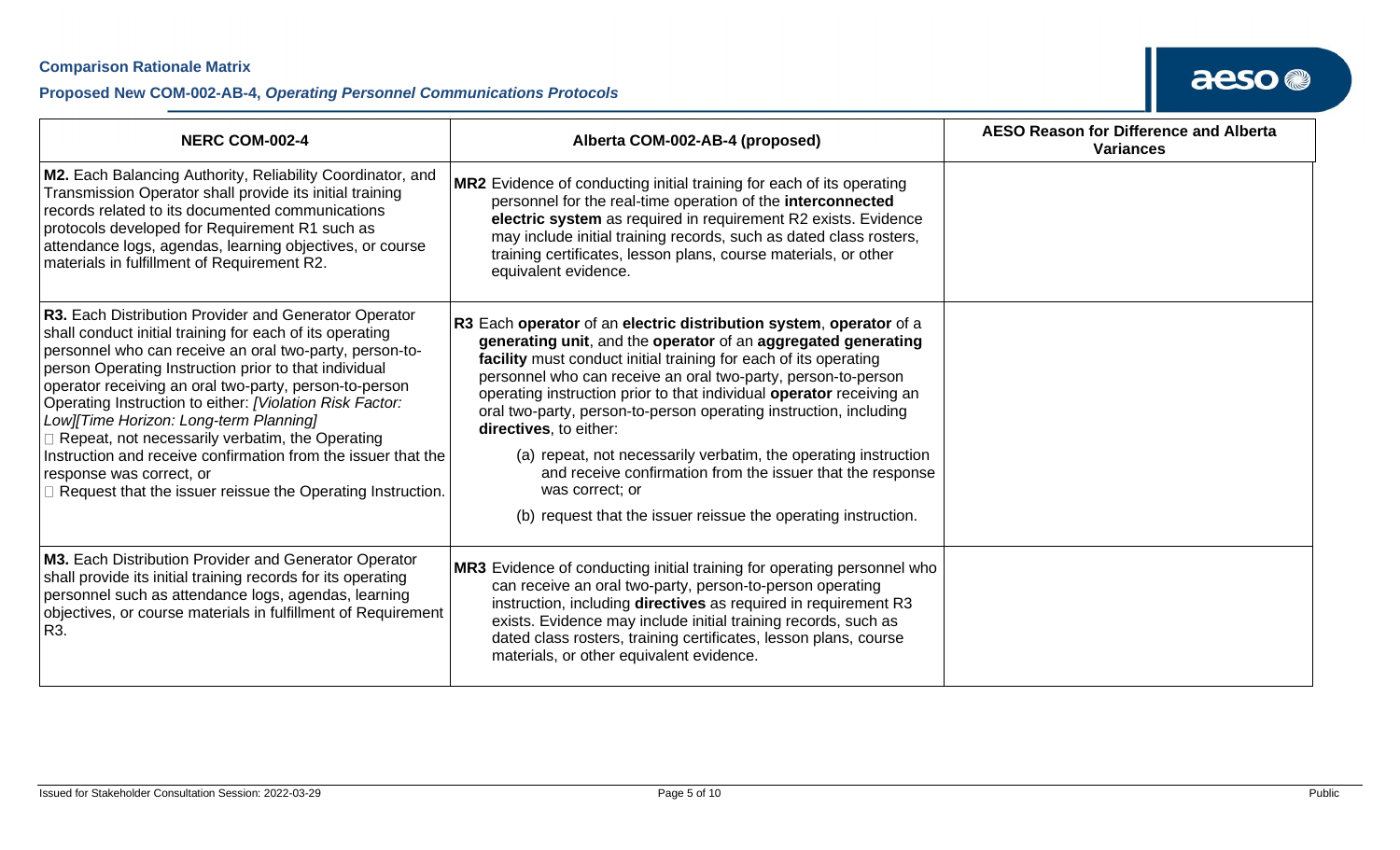#### **Proposed New COM-002-AB-4,** *Operating Personnel Communications Protocols*

| <b>NERC COM-002-4</b>                                                                                                                                                                                                                                                                                                                                                                                                                                                                                                                                                                                                                                                                                                                                                                                                       | Alberta COM-002-AB-4 (proposed)                                                                                                                                                                                                                                                                                                                                                                                                                                                                                                                                                                                                                                                                                                                                    | <b>AESO Reason for Difference and Alberta</b><br><b>Variances</b>                                                                   |
|-----------------------------------------------------------------------------------------------------------------------------------------------------------------------------------------------------------------------------------------------------------------------------------------------------------------------------------------------------------------------------------------------------------------------------------------------------------------------------------------------------------------------------------------------------------------------------------------------------------------------------------------------------------------------------------------------------------------------------------------------------------------------------------------------------------------------------|--------------------------------------------------------------------------------------------------------------------------------------------------------------------------------------------------------------------------------------------------------------------------------------------------------------------------------------------------------------------------------------------------------------------------------------------------------------------------------------------------------------------------------------------------------------------------------------------------------------------------------------------------------------------------------------------------------------------------------------------------------------------|-------------------------------------------------------------------------------------------------------------------------------------|
| R4. Each Balancing Authority, Reliability Coordinator, and<br>Transmission Operator shall at least once every twelve<br>(12) calendar months: [Violation Risk Factor:<br>Medium][Time Horizon: Operations Planning]<br>4.1. Assess adherence to the documented communications<br>protocols in Requirement R1 by its operating personnel<br>that issue and receive Operating Instructions, provide<br>feedback to those operating personnel and take corrective<br>action, as deemed appropriate by the entity, to address<br>deviations from the documented protocols.<br>4.2. Assess the effectiveness of its documented<br>communications protocols in Requirement R1 for its<br>operating personnel that issue and receive Operating<br>Instructions and modify its documented communication<br>protocols, as necessary. | R4 The ISO and each operator of a transmission facility must at<br>least once every 12 months:<br><b>R4.1</b> assess adherence to the documented communications<br>protocols in requirement R1 by its operating personnel that<br>issue or receive operating instructions, including directives,<br>provide feedback to those operating personnel, and take<br>corrective action, as deemed appropriate by the entity, to<br>address deviations from the documented protocols; and<br><b>R4.2</b> assess the effectiveness of its documented communications<br>protocols in requirement R1 for its operating personnel that<br>issue or receive operating instructions, include directives, and<br>modify its documented communication protocols, as<br>necessary. | Reason for Difference: The term "month" is defined<br>as a "calendar month" in the Consolidated<br>Authoritative Document Glossary. |
| M4. Each Balancing Authority, Reliability Coordinator, and<br>Transmission Operator shall provide evidence of its<br>assessments, including spreadsheets, logs or other<br>evidence of feedback, findings of effectiveness and any<br>changes made to its documented communications<br>protocols developed for Requirement R1 in fulfillment of<br>Requirement R4. The entity shall provide, as part of its<br>assessment, evidence of any corrective actions taken<br>where an operating personnel's non-adherence to the<br>protocols developed in Requirement R1 is the sole or<br>partial cause of an Emergency and for all other instances<br>where the entity determined that it was appropriate to take<br>a corrective action to address deviations from the<br>documented protocols developed in Requirement R1.   | MR4 Evidence of assessing the adherence to and effectiveness of the<br>documented communication protocols in requirement R1 as<br>required in requirement R4 exists. Evidence may include<br>documented assessments, dated operator logs or other evidence<br>of feedback, corrective actions taken, modified documented<br>communication protocols, or other equivalent evidence.                                                                                                                                                                                                                                                                                                                                                                                 |                                                                                                                                     |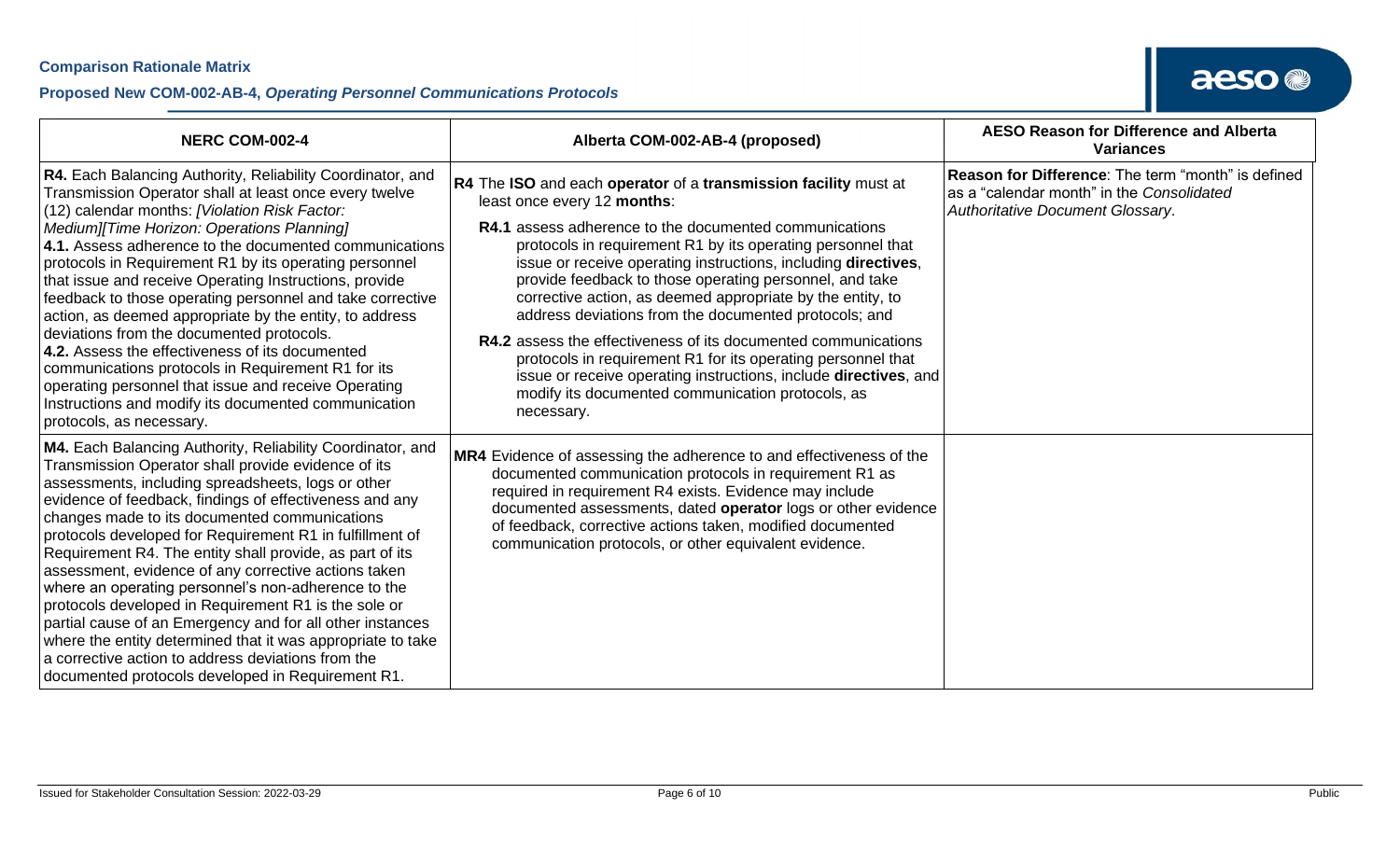| <b>NERC COM-002-4</b>                                                                                                                                                                                                                                                                                                                                                                                                                                                                                                                                                                                                                                                                                                                                      | Alberta COM-002-AB-4 (proposed)                                                                                                                                                                                                                                                                                                                                                                                                                                                                                                             | <b>AESO Reason for Difference and Alberta</b><br><b>Variances</b>                                                                                                                                                                                                                                                                                                                                                                                                                                                                                                                                                                                                                                                                                                                                                                                                                                                                                                                                                                                                                            |
|------------------------------------------------------------------------------------------------------------------------------------------------------------------------------------------------------------------------------------------------------------------------------------------------------------------------------------------------------------------------------------------------------------------------------------------------------------------------------------------------------------------------------------------------------------------------------------------------------------------------------------------------------------------------------------------------------------------------------------------------------------|---------------------------------------------------------------------------------------------------------------------------------------------------------------------------------------------------------------------------------------------------------------------------------------------------------------------------------------------------------------------------------------------------------------------------------------------------------------------------------------------------------------------------------------------|----------------------------------------------------------------------------------------------------------------------------------------------------------------------------------------------------------------------------------------------------------------------------------------------------------------------------------------------------------------------------------------------------------------------------------------------------------------------------------------------------------------------------------------------------------------------------------------------------------------------------------------------------------------------------------------------------------------------------------------------------------------------------------------------------------------------------------------------------------------------------------------------------------------------------------------------------------------------------------------------------------------------------------------------------------------------------------------------|
| R5. Each Balancing Authority, Reliability Coordinator, and<br>Transmission Operator that issues an oral two-party,<br>person-to-person Operating Instruction during an<br>Emergency, excluding written or oral single-party to<br>multiple-party burst Operating Instructions, shall either:<br>[Violation Risk Factor: High][Time Horizon: Real-time<br>Operations]<br>□ Confirm the receiver's response if the repeated<br>information is correct (in accordance with Requirement<br>R6).<br>□ Reissue the Operating Instruction if the repeated<br>information is incorrect or if requested by the receiver, or<br>□ Take an alternative action if a response is not received<br>or if the Operating Instruction was not understood by the<br>receiver. | R5 The ISO, when issuing an oral two-party, person-to-person<br>directive, excluding written or oral single-party to multiple-party<br>burst directives, must either:<br>(a) confirm the receiver's response if the repeated information<br>is correct (in accordance with requirement R6);<br>(b) reissue the <b>directive</b> if the repeated information is<br>incorrect or if requested by the receiver; or<br>(c) take an alternative action, if a response is not received or if<br>the directive was not understood by the receiver. | <b>Reason for Difference:</b><br>Replaced "operating instructions" with only<br>"directives" to simplify this requirement and to better<br>align with the intent of NERC's requirement, which is<br>for operating instructions given during an<br>Emergency. NERC defines Emergency as: Any<br>abnormal system condition that requires automatic or<br>immediate manual action to prevent or limit the<br>failure of transmission facilities or generation supply<br>that could adversely affect the reliability of the Bulk<br>Electric System. The AESO generally issues<br>directives when in situations that NERC defines as<br>an Emergency.<br>Because, as defined in the AESO's Consolidated<br>Authoritative Document Glossary, directives are only<br>issued by the ISO, this requirement is only applicable<br>to the ISO. For ease of reference, "directive" means<br>a direction the ISO gives to a market participant<br>instructing the market participant to take any action<br>the ISO deems necessary to maintain the reliability<br>of the interconnected electric system. |
| M5. Each Reliability Coordinator, Transmission Operator,<br>and Balancing Authority that issued an oral two-party,<br>person-to-person Operating Instruction during an<br>Emergency, excluding oral single-party to multiple-party<br>burst Operating Instructions, shall have evidence that the<br>issuer either: 1) confirmed that the response from the<br>recipient of the Operating Instruction was correct; 2)<br>reissued the Operating Instruction if the repeated<br>information was incorrect or if requested by the receiver; or<br>3) took an alternative action if a response was not received<br>or if the Operating Instruction was not understood by the                                                                                   | MR5 Evidence of confirming receiver's response, reissuing the<br>directive, or taking an alternative action as required in<br>requirement R5 exists. Evidence may include dated and time-<br>stamped voice recordings, dated and time-stamped transcripts of<br>voice recordings, dated operator logs, or other equivalent<br>evidence.                                                                                                                                                                                                     |                                                                                                                                                                                                                                                                                                                                                                                                                                                                                                                                                                                                                                                                                                                                                                                                                                                                                                                                                                                                                                                                                              |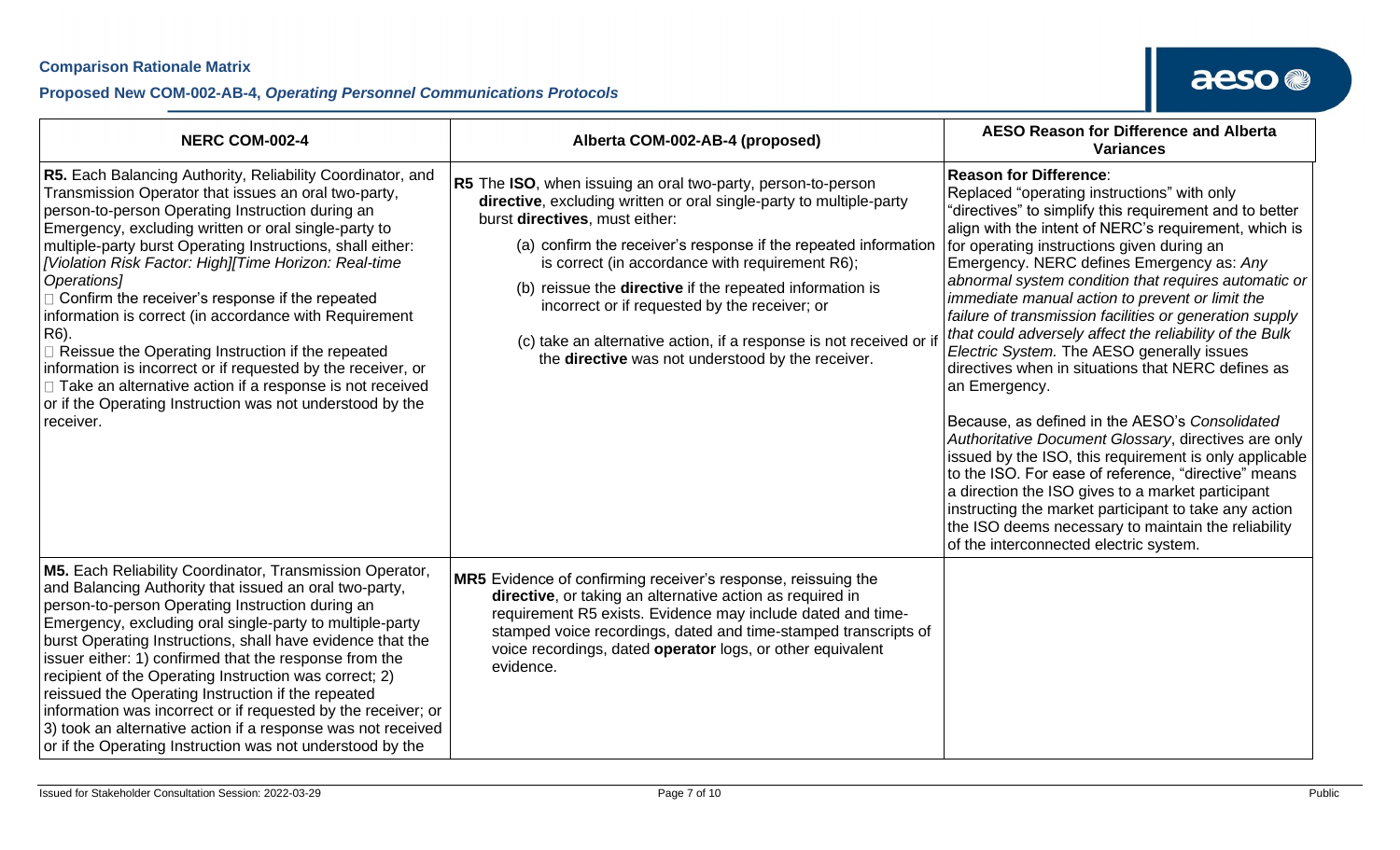| <b>NERC COM-002-4</b>                                                                                                                                                                                                                                                                                                                                                                                                                                                                                                                                                                                                                                                                                                                                                                                          | Alberta COM-002-AB-4 (proposed)                                                                                                                                                                                                                                                                                                                                                                                                                                                                                                                                                                                                  | <b>AESO Reason for Difference and Alberta</b><br><b>Variances</b>                                      |
|----------------------------------------------------------------------------------------------------------------------------------------------------------------------------------------------------------------------------------------------------------------------------------------------------------------------------------------------------------------------------------------------------------------------------------------------------------------------------------------------------------------------------------------------------------------------------------------------------------------------------------------------------------------------------------------------------------------------------------------------------------------------------------------------------------------|----------------------------------------------------------------------------------------------------------------------------------------------------------------------------------------------------------------------------------------------------------------------------------------------------------------------------------------------------------------------------------------------------------------------------------------------------------------------------------------------------------------------------------------------------------------------------------------------------------------------------------|--------------------------------------------------------------------------------------------------------|
| receiver. Such evidence could include, but is not limited to,<br>dated and time-stamped voice recordings, or dated and<br>time-stamped transcripts of voice recordings, or dated<br>operator logs in fulfillment of Requirement R5.                                                                                                                                                                                                                                                                                                                                                                                                                                                                                                                                                                            |                                                                                                                                                                                                                                                                                                                                                                                                                                                                                                                                                                                                                                  |                                                                                                        |
| R6. Each Balancing Authority, Distribution Provider,<br>Generator Operator, and Transmission Operator that<br>receives an oral two-party, person-to-person Operating<br>Instruction during an Emergency, excluding written or oral<br>single-party to multiple-party burst Operating Instructions,<br>shall either: [Violation Risk Factor: High][Time Horizon:<br><b>Real-time Operations</b> ]<br>Repeat, not necessarily verbatim, the Operating<br>Instruction and receive confirmation from the issuer that the<br>response was correct, or<br>Request that the issuer reissue the Operating Instruction.<br>M6. Each Balancing Authority, Distribution Provider,                                                                                                                                         | R6 Each operator of an electric distribution system, operator of a<br>generating unit, operator of an aggregated generating facility,<br>and operator of transmission facility that receives an oral two-<br>party, person-to-person directive, excluding written or oral single-<br>party to multiple-party burst directives, must either:<br>(a) repeat, not necessarily verbatim, the <b>directive</b> and receive<br>confirmation from the issuer that the response was correct,<br>or<br>(b) request that the issuer reissue the directive.<br>MR6 Evidence of repeating the <b>directive</b> or requesting that the issuer | Alberta Variance: The ISO has been removed from<br>this requirement because it only issues directives. |
| Generator Operator, and Transmission Operator that was<br>the recipient of an oral two-party, person-to-person<br>Operating Instruction during an Emergency, excluding oral<br>single-party to multiple-party burst Operating Instructions,<br>shall have evidence to show that the recipient either<br>repeated, not necessarily verbatim, the Operating<br>Instruction and received confirmation from the issuer that<br>the response was correct, or requested that the issuer<br>reissue the Operating Instruction in fulfillment of<br>Requirement R6. Such evidence may include, but is not<br>limited to, dated and time-stamped voice recordings (if the<br>entity has such recordings), dated operator logs, an<br>attestation from the issuer of the Operating Instruction,<br>memos or transcripts. | reissue the directive as required in requirement R6 exists.<br>Evidence may include dated and time-stamped voice recordings,<br>dated and time-stamped transcripts of voice recordings, dated<br>operator logs, or other equivalent evidence.                                                                                                                                                                                                                                                                                                                                                                                    |                                                                                                        |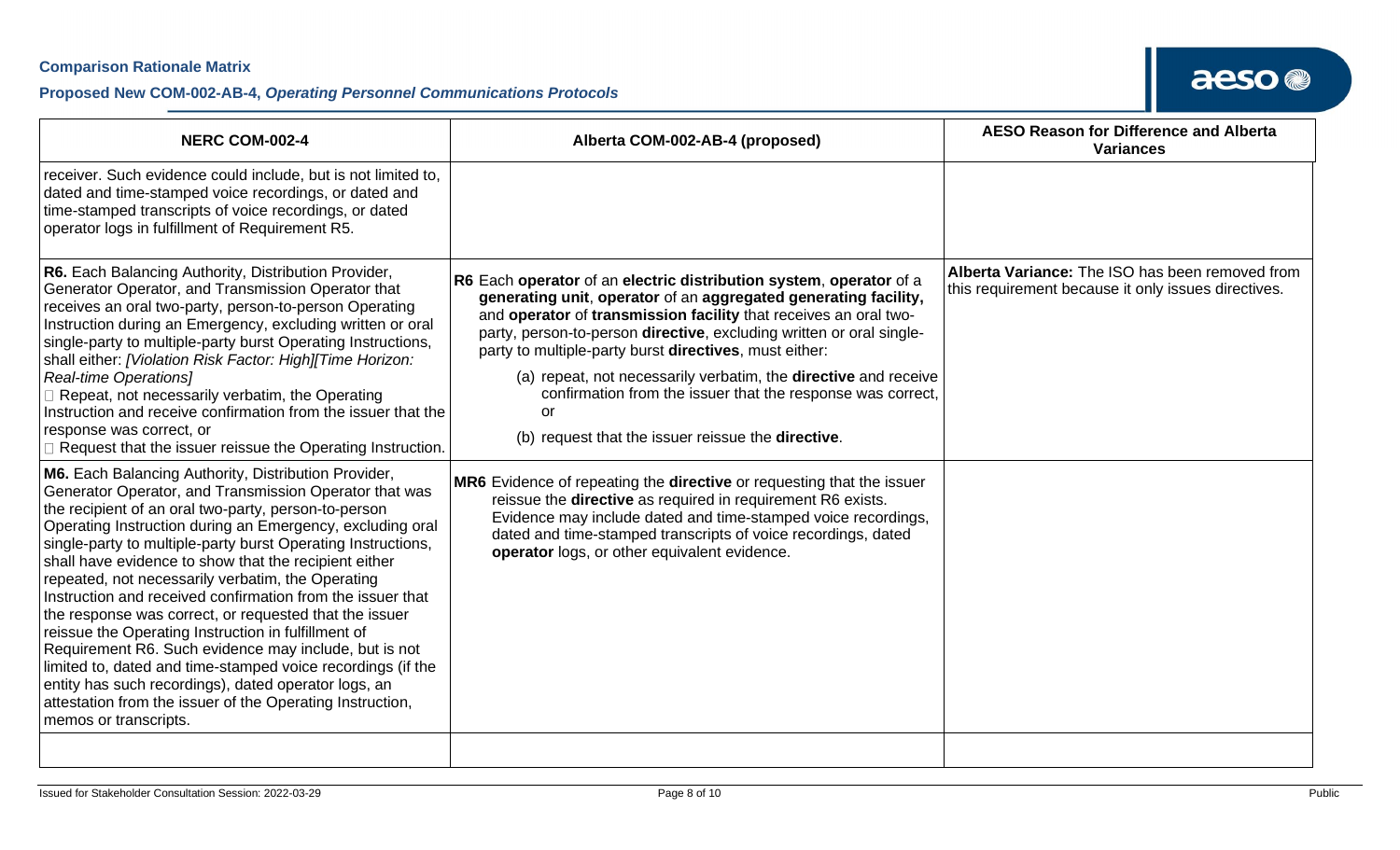#### **Proposed New COM-002-AB-4,** *Operating Personnel Communications Protocols*

| <b>NERC COM-002-4</b>                                                                                                                                                                                                                                                                                                                                                                                                                                                                                      | Alberta COM-002-AB-4 (proposed)                                                                                                                                                                                                                                                                                             | <b>AESO Reason for Difference and Alberta</b><br><b>Variances</b>                           |
|------------------------------------------------------------------------------------------------------------------------------------------------------------------------------------------------------------------------------------------------------------------------------------------------------------------------------------------------------------------------------------------------------------------------------------------------------------------------------------------------------------|-----------------------------------------------------------------------------------------------------------------------------------------------------------------------------------------------------------------------------------------------------------------------------------------------------------------------------|---------------------------------------------------------------------------------------------|
| R7. Each Balancing Authority, Reliability Coordinator, and<br>Transmission Operator that issues a written or oral single-<br>party to multiple-party burst Operating Instruction during an<br>Emergency shall confirm or verify that the Operating<br>Instruction was received by at least one receiver of the<br>Operating Instruction. [Violation Risk Factor: High][Time<br>Horizon: Real-time Operations]                                                                                              | R7. The ISO that issues a written or oral single-party to multiple-party<br>burst directive must confirm or verify that the directive was<br>received by at least one receiver of the directive.                                                                                                                            | Alberta Variance: As described above, the ISO is<br>the only entity that issues directives. |
| M7. Each Balancing Authority, Reliability Coordinator and<br>Transmission Operator that issued a written or oral single<br>or multiple-party burst Operating Instruction during an<br>Emergency shall provide evidence that the Operating<br>Instruction was received by at least one receiver. Such<br>evidence may include, but is not limited to, dated and time-<br>stamped voice recordings (if the entity has such<br>recordings), dated operator logs, electronic records,<br>memos or transcripts. | MR7 Evidence of confirming or verifying that the directive was<br>received by at least one receiver as required in requirement R7<br>exists. Evidence may include dated and time-stamped voice<br>recordings, dated and time-stamped transcripts of voice<br>recordings, dated operator logs, or other equivalent evidence. |                                                                                             |
| <b>Compliance</b><br>To view the compliance section D of the NERC reliability<br>standard follow this link:<br>http://www.nerc.com/pa/Stand/Reliability%20Standards/C<br>OM-002-4.pdf                                                                                                                                                                                                                                                                                                                      |                                                                                                                                                                                                                                                                                                                             |                                                                                             |
| <b>Regional Differences</b><br>None identified.                                                                                                                                                                                                                                                                                                                                                                                                                                                            |                                                                                                                                                                                                                                                                                                                             |                                                                                             |